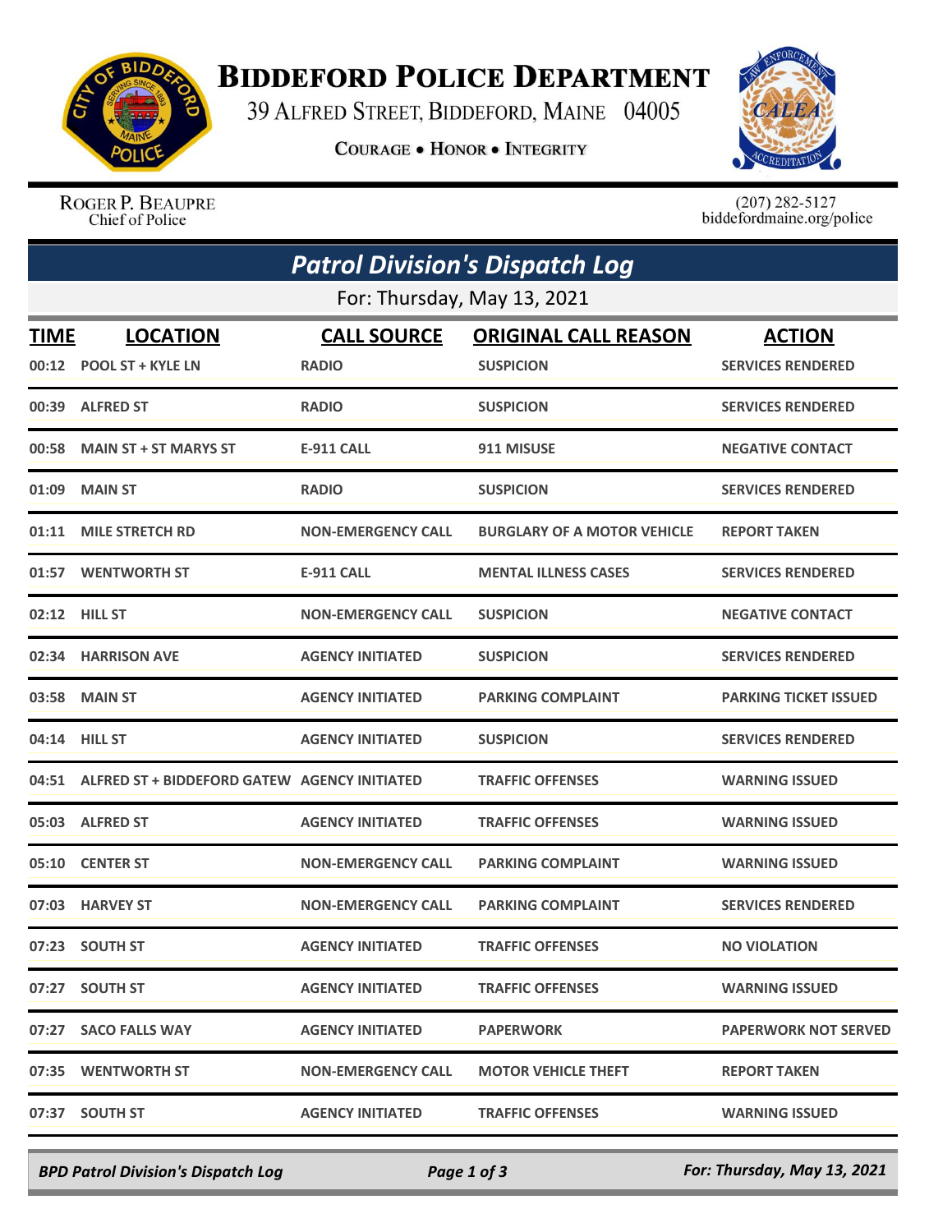| <b>TIME</b> | <b>LOCATION</b><br>08:41 POOL ST | <b>CALL SOURCE</b><br><b>WALK-IN AT STATION</b> | <b>ORIGINAL CALL REASON</b><br><b>CRIMINAL MISCHIEF</b> | <b>ACTION</b><br><b>REPORT TAKEN</b> |
|-------------|----------------------------------|-------------------------------------------------|---------------------------------------------------------|--------------------------------------|
|             | 08:44 GREEN ST                   | <b>E-911 CALL</b>                               | <b>DISTURBANCE / NOISE</b>                              | <b>CIVIL COMPLAINT</b>               |
| 09:12       | <b>POOL ST</b>                   | <b>NON-EMERGENCY CALL</b>                       | <b>BURGLARY OF A MOTOR VEHICLE</b>                      | <b>SERVICES RENDERED</b>             |
| 09:17       | <b>LESTER B ORCUTT BLVD</b>      | <b>AGENCY INITIATED</b>                         | <b>ANIMAL COMPLAINT</b>                                 | <b>SERVICES RENDERED</b>             |
| 09:30       | <b>PENNY AVE</b>                 | <b>NON-EMERGENCY CALL</b>                       | <b>CHECK WELFARE</b>                                    | <b>SERVICES RENDERED</b>             |
|             | 09:39 POOL ST                    | <b>E-911 CALL</b>                               | 911 MISUSE                                              | <b>DISPATCH HANDLED</b>              |
| 10:06       | <b>SOUTH ST + VILLAGE LN</b>     | <b>AGENCY INITIATED</b>                         | <b>TRAFFIC OFFENSES</b>                                 | <b>WARNING ISSUED</b>                |
|             | 10:12 ALFRED ST                  | <b>WALK-IN AT STATION</b>                       | <b>CAR SEAT DETAIL</b>                                  | <b>SERVICES RENDERED</b>             |
| 10:30       | <b>UNION ST</b>                  | <b>NON-EMERGENCY CALL</b>                       | <b>ARTICLES LOST/FOUND</b>                              | <b>REMOVED HAZARD</b>                |
| 10:50       | <b>OAK RIDGE RD</b>              | <b>NON-EMERGENCY CALL</b>                       | <b>DOMESTIC COMPLAINTS</b>                              | <b>REPORT TAKEN</b>                  |
| 11:23       | <b>SACO FALLS WAY</b>            | <b>NON-EMERGENCY CALL</b>                       | <b>PRO-ACTIVE DV RESPONSE TEAM</b>                      | <b>NO VIOLATION</b>                  |
| 11:28       | <b>BOULDER WAY + ALFRED ST</b>   | <b>NON-EMERGENCY CALL</b>                       | <b>ROAD HAZARD</b>                                      | <b>REFERRED OTHER AGENCY</b>         |
| 11:29       | <b>FOSS ST</b>                   | <b>WALK-IN AT STATION</b>                       | <b>SEX OFFENDER REGISTRATION</b>                        | <b>SERVICES RENDERED</b>             |
| 11:36       | <b>PEARL ST</b>                  | <b>NON-EMERGENCY CALL</b>                       | <b>PARKING COMPLAINT</b>                                | <b>NO VIOLATION</b>                  |
| 11:45       | <b>CRESCENT ST</b>               | <b>AGENCY INITIATED</b>                         | <b>TRAFFIC OFFENSES</b>                                 | <b>VSAC ISSUED</b>                   |
| 12:13       | <b>RIVER RD</b>                  | <b>AGENCY INITIATED</b>                         | <b>ANIMAL COMPLAINT</b>                                 | <b>SERVICES RENDERED</b>             |
|             | 12:15 SACO FALLS WAY             | <b>E-911 CALL</b>                               | <b>HARASSMENT</b>                                       | <b>NO VIOLATION</b>                  |
|             | 12:22 BUZZELL RD                 | <b>AGENCY INITIATED</b>                         | <b>TRAFFIC OFFENSES</b>                                 | <b>WARNING ISSUED</b>                |
|             | 12:33 CLEAVES ST                 | <b>WALK-IN AT STATION</b>                       | <b>PAPERWORK</b>                                        | <b>SERVICES RENDERED</b>             |
|             | 12:45 CLEAVES ST                 | <b>AGENCY INITIATED</b>                         | <b>PAPERWORK</b>                                        | <b>PAPERWORK NOT SERVED</b>          |
|             | 12:56 ADAMS ST                   | <b>WALK-IN AT STATION</b>                       | <b>TRAFFIC OFFENSES</b>                                 | <b>SERVICES RENDERED</b>             |
|             | 13:51 POOL ST + HIDDEN FARM RD   | E-911 CALL                                      | 911 MISUSE                                              | <b>DISPATCH HANDLED</b>              |
|             | 13:57 ALFRED ST                  | <b>NON-EMERGENCY CALL</b>                       | <b>ARTICLES LOST/FOUND</b>                              | <b>REPORT TAKEN</b>                  |
|             | 14:08 FOSS ST                    | <b>E-911 CALL</b>                               | 911 MISUSE                                              | <b>DISPATCH HANDLED</b>              |
|             | 14:09 WEST ST                    | <b>AGENCY INITIATED</b>                         | <b>TRAFFIC OFFENSES</b>                                 | <b>WARNING ISSUED</b>                |
|             | 14:21 ALFRED ST                  | <b>AGENCY INITIATED</b>                         | <b>TRAFFIC OFFENSES</b>                                 | <b>VSAC ISSUED</b>                   |
|             |                                  |                                                 |                                                         |                                      |

*BPD Patrol Division's Dispatch Log Page 2 of 3 For: Thursday, May 13, 2021*